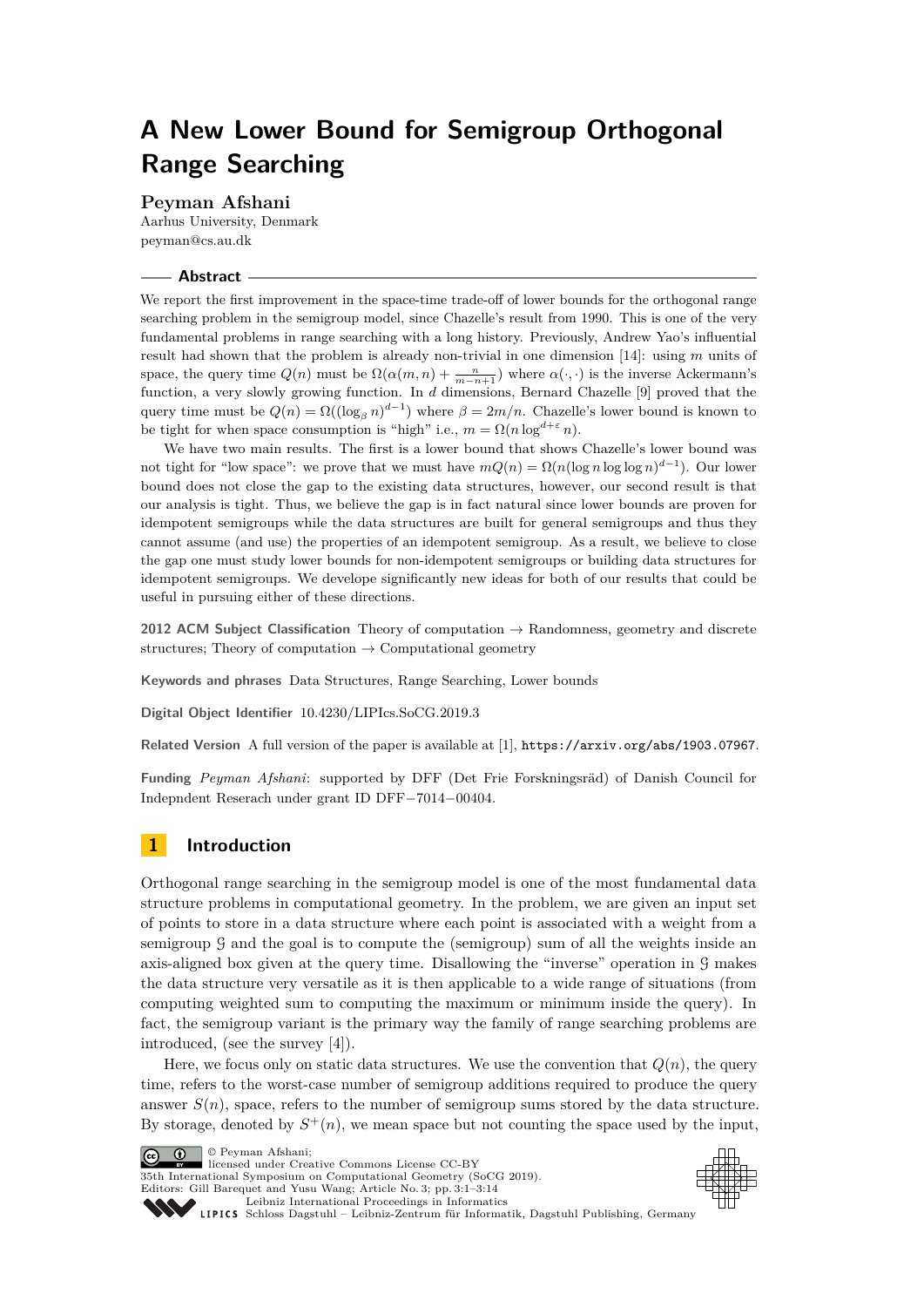## **3:2 A New Lower Bound for Semigroup Orthogonal Range Searching**

i.e.,  $S(n) = n + S^+(n)$ . So we can talk about data structures with sublinear space, e.g., with 0 storage the data structure has to use the input weights only, leading to the worst-case query time of *n*.

## **1.1 The Previous Results**

Orthogonal range searching is a fundamental problem with a very long history. The problem we study is also very interesting from a lower bound point of view where the goal is to understand the fundamental barriers and limitations of performing basic data structure operations. Such a lower bound approach was initiated by Fredman in early 80s and in a series of very influential papers (e.g., see  $[10, 11, 12]$  $[10, 11, 12]$  $[10, 11, 12]$  $[10, 11, 12]$  $[10, 11, 12]$ ). Among his significant results, was the lower bound [\[11,](#page-13-6) [12\]](#page-13-7) that showed a sequence of *n* insertions, deletions, and queries requires  $\Omega(n \log n)$  time to run.

Arguably, the most surprising result of these early efforts was given by Andrew Yao who in 1982 showed that even in one dimension, the static case of the problem contains a very non-trivial, albeit small, barrier. In one dimension, the problem essentially boils down to adding numbers: store an input array *A* of *n* numbers in a data structure s.t., we can add up the numbers from  $A[i]$  to  $A[j]$  for *i* and *j* given at the query time. The only restriction is that we should use only additions and not subtractions (otherwise, the problem is easily solved using prefix sums). Yao's significant result was that answering queries requires  $\Omega(\alpha(S(n), n) + n/S^+(n))$  additions, where  $\alpha(\cdot, \cdot)$  is the inverse Ackermann function. This bound implies that if one insists on using  $O(n)$  storage, the query bound cannot be reduced to constant, but even using a miniscule amount of extra storage (e.g., a log<sup>∗</sup> log<sup>∗</sup> *n* factor extra storage) can reduce the query bound to constant. Furthermore, using a bit less than n storage, e.g., by a log<sup>∗</sup> log<sup>\*</sup> n factor, will once again yield a more natural (and optimal) bound of  $n/S^+(n)$ . Despite its strangeness, it turns out there are data structures that can match the exact lower bound (see also [\[5\]](#page-13-8)). After Tarjan's famous result on the union-find problem [\[13\]](#page-13-9), this was the second independent appearance of the inverse Ackermann function in the history of algorithms and data structures.

Despite the previous attempts, the problem is still open even in two dimensions. At the moment, using range trees [\[7,](#page-13-10) [8\]](#page-13-11) on the 1D structures is the only way to get two or higher dimensional results. In 2D for instance, we can have  $S^+(n) = O(n/\log n)$  with query bound  $Q(n) = O(\log^3 n)$ , or  $S^+(n) = O(n)$  with query bound  $Q(n) = O(\log^2 n)$ , or  $S^+(n) = O(n \log n)$  with query bound  $O(\alpha(cn, n) \log n)$ , for any constant *c*. In general and in *d* dimensions, we can build a structure with  $S^+(n) = O(n \log^{d-1} n)$  units of storage and with  $Q(n) = O(\alpha(cn, n) \log^{d-1} n)$  query bound, for any constant *c*. We can reduce the space complexity by any factor *t* by increasing the query bound by another factor *t*. Also, strangely, if t is asymptotically larger than  $\alpha(n, n)$ , then the inverse Ackermann term in the query bound disappears. Nonetheless, a surprising result of Chazelle [\[9\]](#page-13-1) shows that the reverse is not true: the query bound must obey  $Q(n) = \Omega((\log_{S(n)/n} n)^{d-1})$  which implies using polylogarithmic extra storage only reduces the query bound by a  $(\log \log n)^{d-1}$  factor. Once again, using range tree with large fan out, one can build a data structure that uses  $O(n \log^{2d-2+\epsilon} n)$ storage, for any positive constant  $\varepsilon$ , and achieves the query bound of  $O((\log_{\log n} n)^{d-1})$ . This, however leaves a very natural and important open problem: *Is Chazelle's lower bound the only barrier? Is it possible to achieve*  $O(n)$  *space and*  $O(\log^{d-1} n)$  *query time?* 

**Idempotence and random point sets.** A semigroup is idempotent if for every  $x \in \mathcal{G}$ , we have  $x + x = x$ . All the previous lower bounds are in fact valid for idempotent semigroups. Furthermore, Chazelle's lower bound uses a uniform (or randomly placed) set of points which shows the lower bound does not require pathological or fragile input constructions.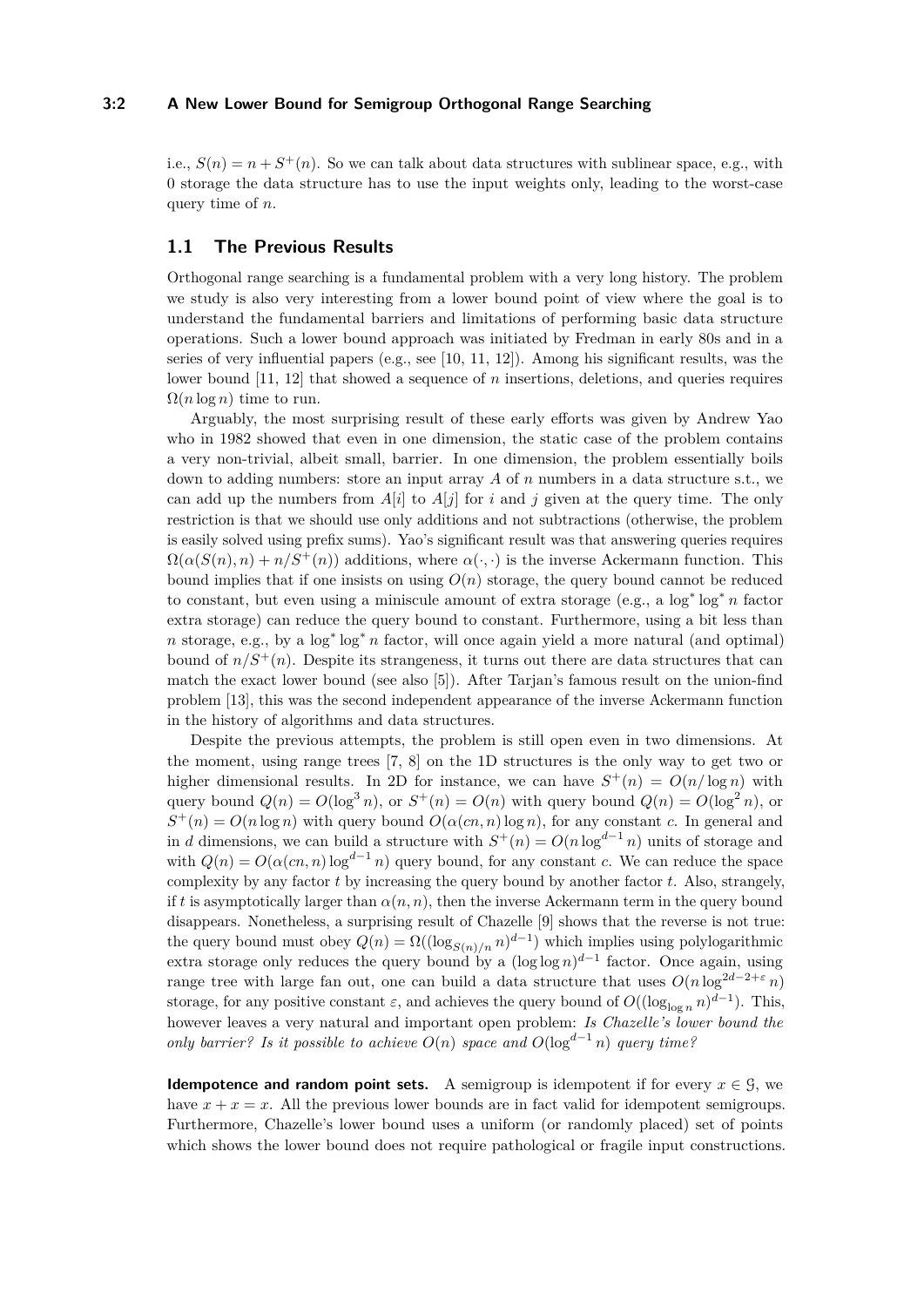Furthermore, his lower bound also holds for dominance ranges, i.e., *d*-dimensional boxes in the form of  $(-\infty, a_1] \times \cdots \times (-\infty, a_d]$ . These little perks result in a very satisfying statement: problem is still difficult even when G is "nice" (idempotent), and when the point set is "nice" (uniformly placed) and when the queries are simple ("dominance queries").

## **1.2 Our Results**

We show that for any data structure that uses  $S^+(n)$  storage and has query bound of  $Q(n)$ , we must have  $S^+(n) \cdot Q(n) = \Omega(n(\log n \log \log n)^{d-1})$ . This is the first improvement to the storage-time trade-off curve for the problem since Chazelle's result in 1990. It also shows that Chazelle's lower bound is not the only barrier. Observe that our lower bound is strong at a different corner of parameter space compared to Chazelle's: ours is strongest when storage is small whereas Chazelle's is strongest when the storage is large. Furthermore, we also keep most of the desirable properties of Chazelle's lower bound: our lower bound also holds for idempotent semigroups and uniformly placed point sets. However, we have to consider more complicated queries than just dominance queries which ties to our second main result. We show that our analysis is tight: given a "uniformly placed" point set and an idempotent semigroup  $\mathcal{G}$ , we can construct a data structure that uses  $O(n)$  storage and has the query bound of  $O((\log n \log \log n)^{d-1})$ . As a corollary, we provide an almost complete understanding of orthogonal range searching queries with respect to a uniformly placed point set in an idempotent semigroup.

**Challenges.** Our results and specially our lower bound require significantly new ideas. To surpass Chazelle's lower bound, we need to go beyond dominance queries which requires wrestling with complications that ideas such as range trees can introduce. Furthermore, in our case, the data structure can actually improve the query time by a factor *f* by spending a factor *f* extra space. This means, we are extremely sensitive to how the data structure can "use" its space. As a result, we need to capture the limits of how intelligently the data structure can spend its budge of "space" throughout various subproblems.

**Implications.** It is natural to conjecture that the uniformly randomly placed point set should be the most difficult point set for orthogonal queries. Because of this, we conjecture that our lower bounds are almost tight. This opens up a few very interesting open problems. See Section [5.](#page-13-12)

## **2 Preliminaries**

**The Model of Computation.** Let *P* be an input set of *n* points with weights from a semigroup G. Our model of computation is the same as the one used by the previous lower bounds, e.g., [\[9\]](#page-13-1). There has been quite some work dedicated to building a proper model for lower bounds in the semigroup model. We will not delve into those details and we only mention the final consequences of the efforts. The data structure stores a number of sums where each sum *s* is the sum of the weights of a subset  $s_P \subset P$ . With a slight abuse of the notation, we will use *s* to refer both to the sum as well as to the subset *s<sup>P</sup>* . The number of stored sums is the space complexity of the data structure. If a sum contains only one point, then we call it a **singleton** and we use  $S^+(n)$  to denote the storage occupied by sums that are not singletons. Now, consider a query range *r* containing a subset  $r_P = r \bigcap P$ . The query algorithm must find *k* stored subsets  $s_1, \ldots, s_k$  such that  $r_P = \bigcup_{i=1}^k s_i$ . For a given query  $r$ , the smallest such integer *k* is the query bound of the query. The query bound of the data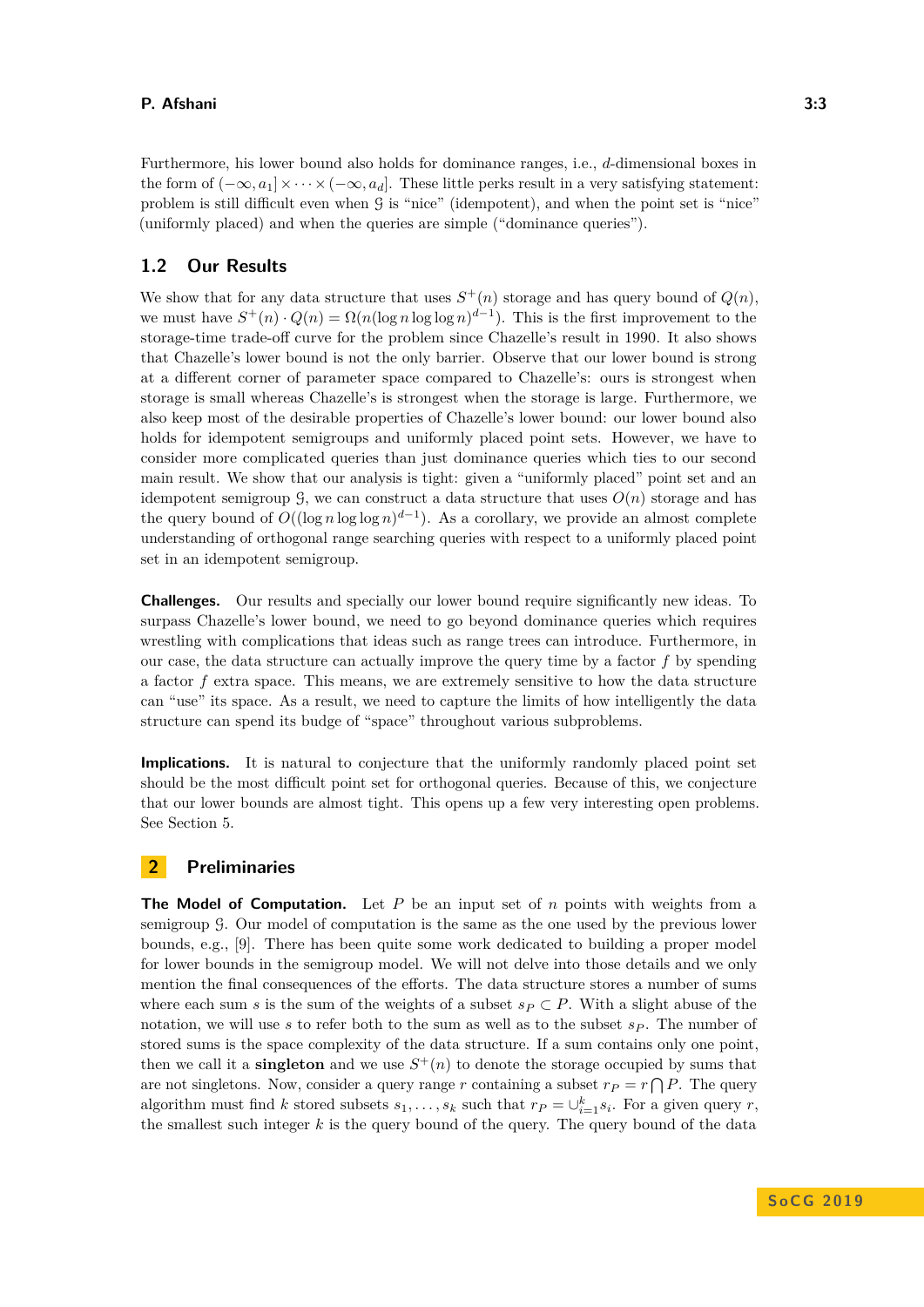#### **3:4 A New Lower Bound for Semigroup Orthogonal Range Searching**

structure is the worst-case query bound of any query. Observe that the data structure does not disallow covering any point more than once and in fact, for idempotent semigroups this poses no problem. All the known lower bounds work in this way, i.e., they allow covering a point inside the query multiple times. However, if the semigroup is not idempotent, then covering a point more than once could lead to incorrect results. Since data structures work for general semigroups, they ensure that  $s_1, \ldots, s_k$  are disjoint.

**Definitions and Notations.** A *d*-dimensional dominance query is determined by one point  $(x_1, \ldots, x_d)$  and it is defined as  $(-\infty, x_1] \times \cdots \times (-\infty, x_d]$ .

**► Definition 1.** We call a set  $P \subset \mathbb{R}^d$  well-distributed if the following properties hold: *(i) P is contained in the d-dimensional unit cube. (ii) The volume of any rectangle that contains*  $k \geq 2$  *points of P is at least*  $\varepsilon_d k/|P|$  *for some constant*  $\varepsilon_d$  *that only depends on the dimension. (iii) Any rectangle that has volume v, contains at most*  $\lceil v \rceil P / \varepsilon_d \rceil$  *points of P.* 

 $\blacktriangleright$  **Lemma 2** ([\[2,](#page-13-13) [9,](#page-13-1) [3\]](#page-13-14)). For any constant *d* and any given value of *n*, there exists a well*distributed point set in*  $\mathbb{R}^d$  *containing*  $\Theta(n)$  *points.* 

## **3 The Lower Bound**

This section is devoted to the proof of our main theorem which is the following.

 $\blacktriangleright$  **Theorem 3.** If P is a well-distributed point set of *n* points in  $\mathbb{R}^d$ , any data structure that *uses S* <sup>+</sup>(*n*) *storage, and answers* (2*d* − 1)*-sided queries in Q*(*n*) *query bound requires that*  $S^+(n) \cdot Q(n) = \Omega(n(\log n \log \log n)^{d-1}).$ 

Let  $Q$  be the unit cube in  $\mathbb{R}^d$ . Throughout this section, the input point set is a set P of *n* well-distributed points in Q. Let D be a data structure that answers semigroup orthogonal range searching queries on *P*.

## **3.1 Definitions and Set up**

We consider queries that have two boundaries in dimensions 1 to  $d-1$  but only have an upper bound in dimension *d*. For simplicity, we rename the axes such that the *d*-th axis is denoted by *Y* and the first  $d-1$  axes are denoted by  $X_1, \ldots, X_{d-1}$ . Thus, each query is in the form of  $[x'_1, x_1] \times \ldots [x'_{d-1}, x_{d-1}] \times (-\infty, y]$ . The point  $(x_1, \ldots, x_{d-1}, y)$  is defined as the **dot of** *q* and is denoted by Dot(*q*). For every  $1 \leq i \leq d-1$ , the line segment that connects Dot(*q*) to the point  $(x_1, \ldots, x_{i-1}, x_i', x_{i+1}, \ldots, x_{d-1}, y)$  is called the *i*-th marker of *q* and it is denoted by  $t_i(s)$ .

**The tree**  $T_i$ **.** For each dimension  $i = 1, \ldots, d - 1$ , we define a balanced binary tree  $T_i$  of height  $h = \log n$  as follows. Informally, we cut  $\mathcal Q$  into  $2^h$  congruent boxes with hyperplanes perpendicular to axis  $X_i$  which form the leaves of  $T_i$ . To be more specific, every node in  $T_i$  is assigned a box  $r(v) \subset \mathcal{Q}$ . The root of  $T_i$  is assumed to have depth 0 and it is assigned  $\mathcal{Q}$ . For every node  $v$ , we divide  $r(v)$  into two congruent "left" and "right" boxes with a hyperplane  $\ell(v)$ , perpendicular to  $X_i$  axis. The left box is assigned to left child of *v* and similarly the right box is assigned to the right child of *v*. We do not do this if  $r(v)$  has volume less than 1/n; these nodes become the leaves of *T*. Observe that all trees  $T_i$ , 1 ≤ *i* ≤ *d* − 1 have the same height *h*. The volume of  $r(v)$  for a node *v* at depth *j* is  $2^{-j}$ .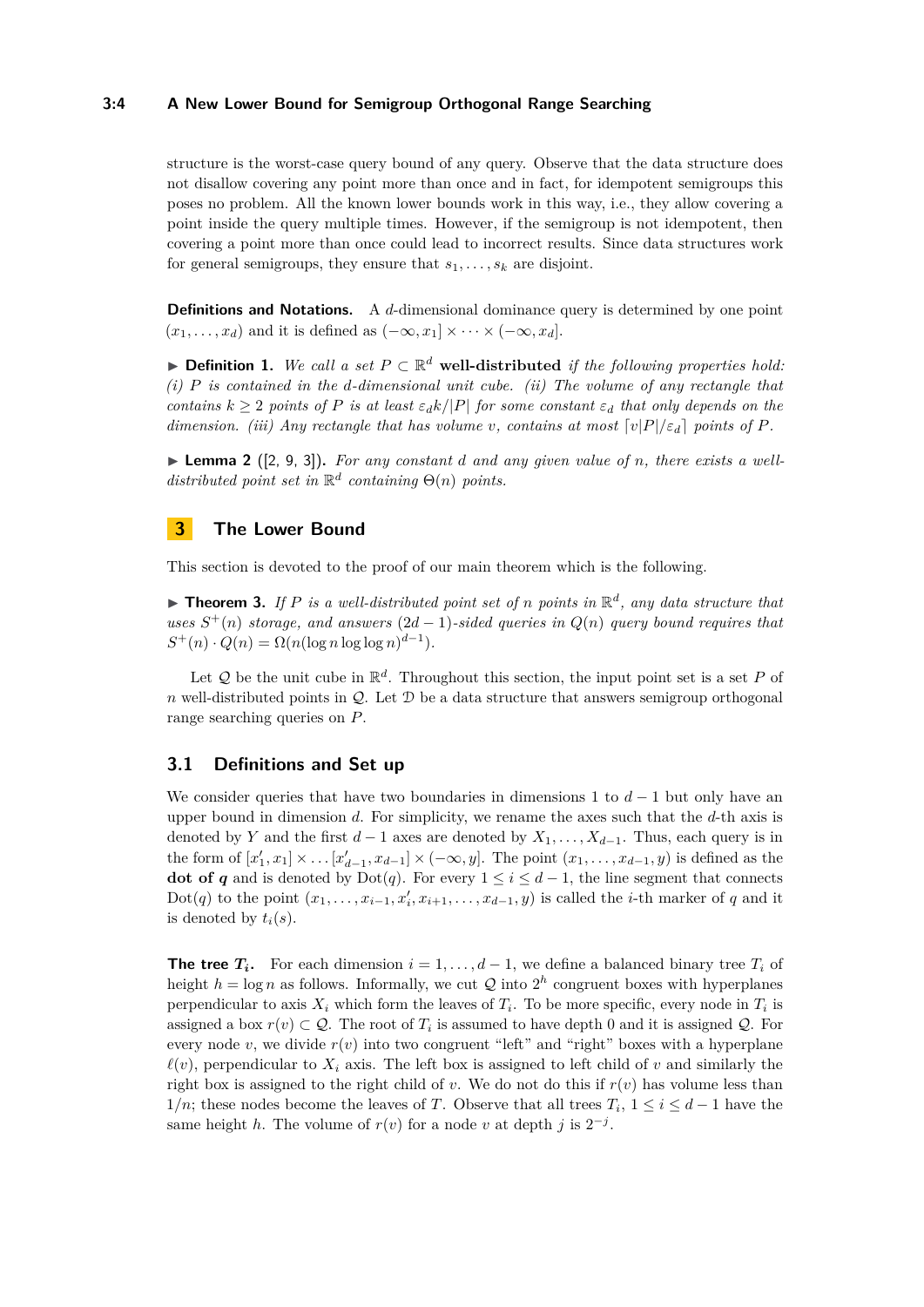**Embedding the problem in**  $\mathbb{R}^{2d-1}$ . The next idea is to embed our problem in  $\mathbb{R}^{2d-1}$ . Consistent with the previous notation, the first *d* axes are  $X_1, \ldots, X_{d-1}$  and *Y*. We label the next axis  $Z_1, \ldots, Z_{d-1}$ . We now represent  $T_i$  geometrically as follows. Consider *h* the height of  $T_i$ . For each  $i, 1 \leq i \leq d-1$ , we now define a **representative diagram**  $\Gamma_i$  which is a axis-aligned decomposition of the unit (planar) square  $Q_i$  in a coordinate system where the horizontal axis is  $X_i$  and the vertical axis is  $Z_i$ . As the first step of the decomposition, cut *Q<sup>i</sup>* into *h* equal-sized sub-rectangles using *h* − 1 horizontal lines. Next, we will further divide each sub-rectangle into small regions and we will assign every node  $v$  of  $T_i$  to one of these regions. This is done as follows. The root  $v$  of  $T_i$  is assigned the topmost sub-rectangle as its region,  $\gamma(v)$ . Assume *v* is assigned a rectangle  $\gamma(v)$  as its region. We create a vertical cut starting from the middle point of the lower boundary of  $\gamma(v)$  all the way down to the bottom of the rectangle  $Q_i$ . The children of  $v$  are assigned to the two rectangles that lie immediately below  $\gamma(v)$ . See Figure [1.](#page-4-0)

<span id="page-4-0"></span>

**Figure 1** A tree and its representative diagram. The region of a node *v* is highlighted in grey.

**Placing the Sums.** Consider a semigroup sum *s* stored by the data structure D. Our lower bound will also apply to semigroups that are idempotent which means without loss of generality, we can assume that our semigroup is idempotent. As a result, we can assume that each semigroup sum *s* stored by the data structure has the same shape as the query. Let  $b(s)$  be the smallest box that is unbounded from below (along the *Y* axis) that contains all the points of *s*. If *s* does not include a point, *p*, inside  $b(s)$ , we can just *p* to *s*. Any query that can use *s* must contain the box  $b(s)$  which means adding p to *s* can only improve things. Each sum *s* is placed in one node of  $T_i$  for every  $1 \leq i \leq d-1$ . The details of this placement are as follows.

A node  $v_i$  in  $T_i$  stores any sum *s* such that the *i*-th marker of *s*,  $t_i(s)$ , intersects  $\ell(v_i)$  with *v* being the *highest* node with this property. Geometrically, this is equivalent to the following: we place *s* at a node *v* if  $\gamma(v)$  is the *lowest* region that fully contains the segment  $t_i(s)$  (or to be precise, the projection of  $t_i(s)$  onto the  $Z_i X_i$  plane). For example, in Figure [1\(](#page-4-0)right), the sum *s* is placed at *v* in  $T_i$  since  $t_i(s)$ , the green line segment, is completely inside  $\gamma(v)$  with *v* being the lowest node of this property. Remember that *s* is placed at some node in each tree  $T_i$ ,  $1 \le i \le d-1$  (i.e., it is placed  $d-1$  times in total).

**Notations and difficult queries.** We will adopt the convention that random variables are denoted with bold math font. The difficult query is a 2*d* − 1 sided query chosen randomly as follows. The query is defined as  $[\mathbf{x}'_1, \mathbf{x}_1] \times \cdots \times [\mathbf{x}'_{d-1}, \mathbf{x}_{d-1}] \times (-\infty, \mathbf{y}]$  where  $\mathbf{x}'_i, \mathbf{x}_i$  and **y** are also random variables (to be described). **y** is chosen uniformly in [0*,* 1]. To choose the remaining coordinates, we do the following. We place a random point  $(\mathbf{x}_i, \mathbf{z}_i)$  uniformly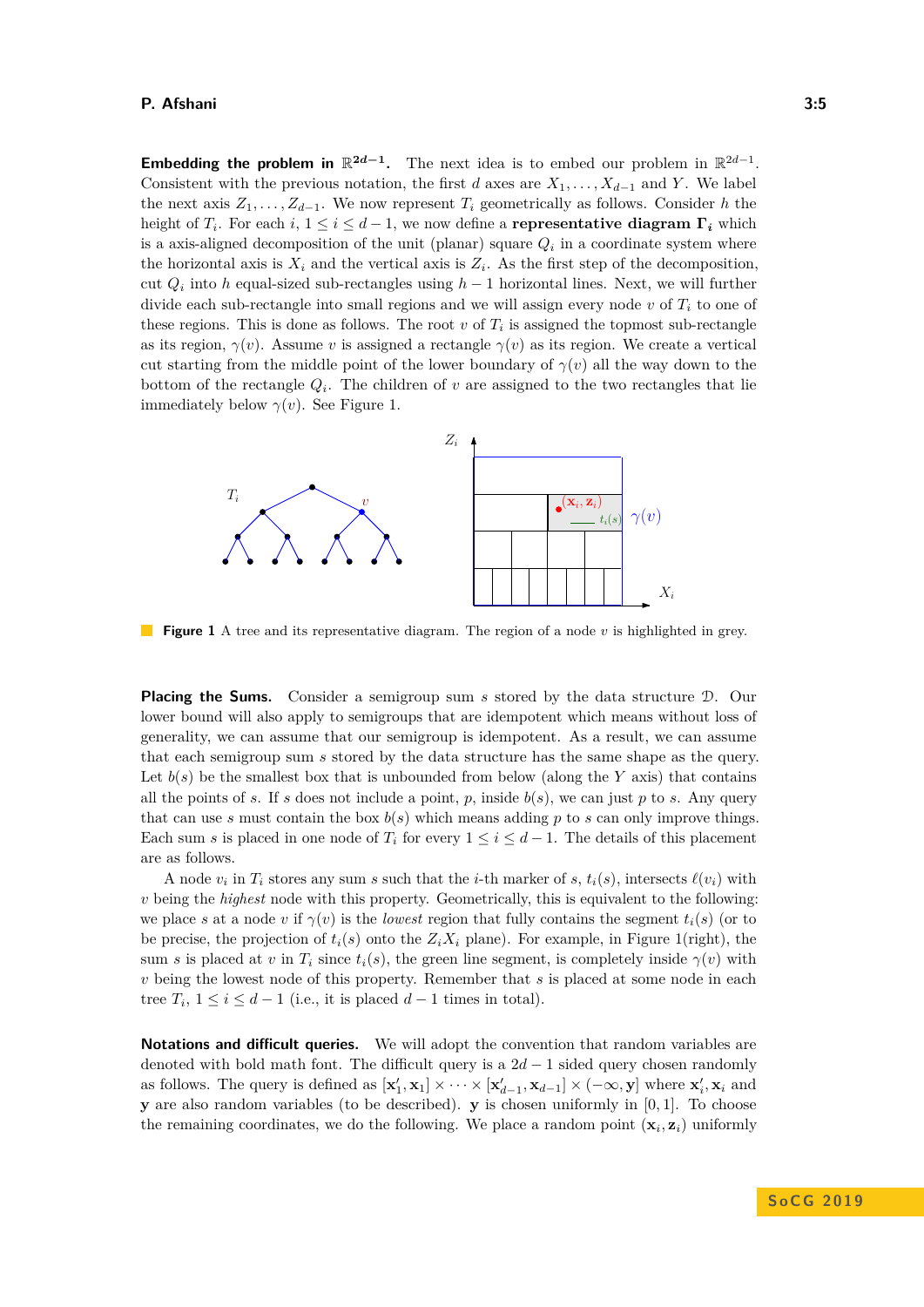## **3:6 A New Lower Bound for Semigroup Orthogonal Range Searching**

inside the representative plane  $\Gamma_i$  (i.e., choose  $\mathbf{x}_i$  and  $\mathbf{z}_i$  uniformly in [0, 1]). Let  $\mathbf{v}_i$  be the random variable denoting the node in  $T_i$  s.t., region  $\gamma(\mathbf{v}_i)$  contains the point  $(\mathbf{x}_i, \mathbf{z}_i)$ .  $\mathbf{x}'_i$  is the *X*<sub>*i*</sub>-coordinate of the left boundary of  $\gamma(\mathbf{v}_i)$ . Let  $\ell_i$  be the depth of  $\mathbf{v}_i$  in  $T_i$ . We denote the point  $(\mathbf{x}_1, \ldots, \mathbf{x}_{d-1}, \mathbf{y})$  by **q** and denote the  $2d-1$  sided query by  $\text{Dom}_{\mathbf{v}_1, \ldots, \mathbf{v}_{d-1}}(\mathbf{q})$ . See Figure [1\(](#page-4-0)right). Note that a query  $\text{Dom}_{v_1,\dots,v_{d-1}}(q)$  is equivalent to a dominance query defined by point *q* in  $r(v_1) \cap \cdots \cap r(v_{d-1})$ . To simplify the presentation and to stop redefining these concepts, we will reserve the notations introduced in this paragraph to only represent the concepts introduced here.

<span id="page-5-0"></span>I **Observation 4.** *A necessary condition for being able to use a sum s to answer*  $Dom_{v_1,...,v_{d-1}}(q)$  *is that s is stored at the subtree of*  $v_i$ *, for every*  $1 \leq i \leq d-1$ *.* 

**Proof.** Due to how we have placed the sums, the sums stored at the ancestors of  $v_i$  contain at least one point that lies outside  $r(v_i)$  and since  $Dom(q)$  is entirely contained inside  $r(v_i)$ those sums cannot be used to answer the query.

**Subproblems.** Consider a query  $Dom(q) = Dom_{v_1, ..., v_{d-1}}(q)$ . We now define subproblems of Dom(*q*). A subproblem is represented by an array of  $d-1$  integral indices  $j = (j_1, \ldots, j_{d-1})$ and it is denoted as j-subproblem. The state of j-subproblem of a query  $Dom_{v_1,...,v_{d-1}}(q)$ could either be *undefined*, or it could refer to covering a particular subset of points inside the query. In particular, given  $Dom(q)$ , a j-subproblem is undefined if for some  $1 \leq i \leq d-1$ , there is no node  $u_i \in T_i$  with the following properties:  $u_i$  has depth  $\ell_i + j_i$ ,  $u_i$  has a right sibling  $u'_i$  with  $r(u'_i)$  containing the query point *q*. See Figure [2.](#page-6-0) However, if such nodes  $u_i$ exist for all  $1 \leq i \leq d-1$ , then the j-subproblem of  $Dom(q)$  is **well-defined** and it refers to the problem of covering all the points inside the region  $Dom(q) \cap r(u_1) \cap \cdots \cap r(u_{d-1});$ observe that this is equivalent to covering all the points inside the region  $r(u_1) \cap \cdots \cap r(u_{d-1})$ that have *Y*-coordinate at most *y*. Further observe that for  $u_i$  to exist in  $T_i$ , it needs to pass two **checks:** (check I)  $\ell_i + j_i \leq h$  as otherwise, there are no nodes with depth  $\ell_i + j_i$  and (check II) a node  $u_i$  at depth  $\ell_i + j_i$  has a right sibling  $u'_i$  with  $r(u'_i)$  containing  $q$ . The nodes *u*1*, . . . , ud*−<sup>1</sup> are called the **defining nodes** of the j-subproblem. Thus, the random variable  $\mathbf{v}_i$  defines the random variable  $\mathbf{u}_i$  where  $\mathbf{u}_i$  could be either undefined or it could be a node in  $T_i$ . Clearly, the distribution of  $\mathbf{u}_i$  is independent of the distributions of  $\mathbf{u}_j$  and  $\mathbf{v}_j$ for  $i \neq j$  as  $\mathbf{u}_i$  only depends on  $\mathbf{v}_i$ .

<span id="page-5-1"></span>I **Observation 5.** *Consider a well-defined* j = (*j*1*, . . . , jd*−1) *subproblem of a query*  $Dom_{v_1,...,v_{d-1}}(q)$  and its defining nodes  $u_1,...,u_{d-1}$ . To solve the j-subproblem (i.e., to *cover the points inside the subproblem), the data structure can use a sum s only if for every* 1 ≤ *i* ≤ *d*−1*, we either have case (i) where s is stored at ancestors of u<sup>i</sup> but not the ancestors of v<sup>i</sup> or case (ii) where s is stored at the subtree of ui. If a sum s violates one of these two conditions for some i, then it cannot be used to answer the* j*-subproblem. See Figure [2.](#page-6-0)*

**Proof.** See the full paper for the proof [\[1\]](#page-13-2).

## **3.2 The Main Lemma**

In this subsection, we prove a main lemma which is the heart of our lower bound proof. To describe this lemma, we first need the following notations. Consider a well-defined j-subproblem of a query  $\text{Dom}_{v_1,\ldots,v_{d-1}}(q)$  where  $j_i \leq \frac{h}{2}$  for  $1 \leq i \leq d-1$ . As discussed, this subproblem corresponds to covering all the points in the region  $r(u_1) \cap \cdots \cap r(u_{d-1})$  whose *Y* -coordinate is below *y*, the *Y* -coordinate of point *q*; thus, the j-subproblem of the query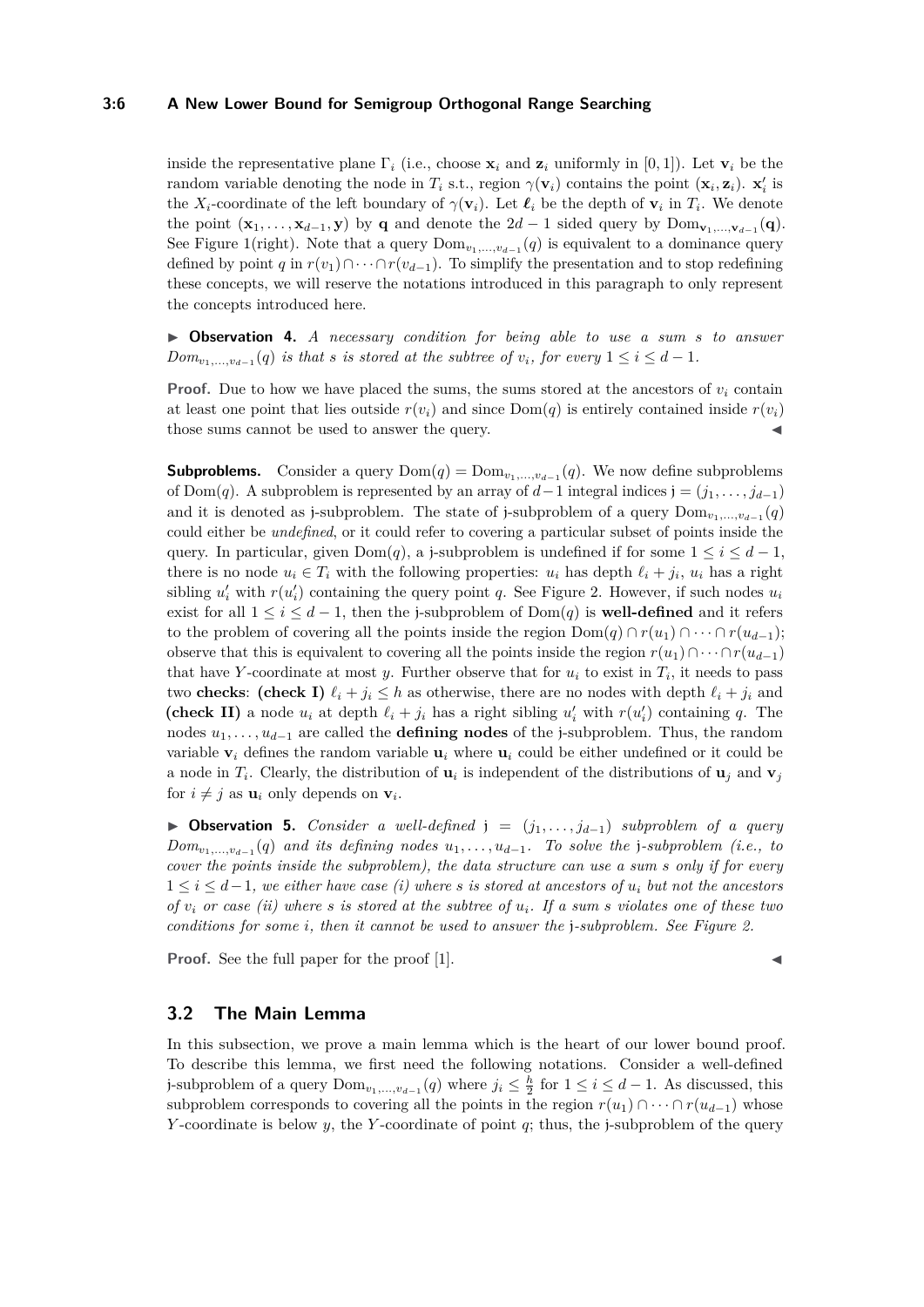<span id="page-6-0"></span>

**Figure 2**  $u_i$  is a defining node. The blue line segments correspond to  $t_i(s)$  of a sum *s* that is placed in the subtree of  $u_i$ . The green ones correspond to those placed at ancestors of  $u_i$  but not at ancestors of  $v_i$ . The red ones correspond to sums that cannot be used to answer the subproblem.



**Figure 3** The extensions of two sums that can be used to answer a subproblem.

can be represented as the problem of covering all the points inside the box  $[a_1, b_1] \times \cdots \times$  $[a_{d-1}, b_{d-1}] \times (-\infty, y]$  where  $a_i$  and  $b_i$  correspond to the left and the right boundaries of the slab  $r(u_i)$ . Let  $0 < \lambda$  be a parameter. Consider the region  $[a_1, b_1] \times \cdots \times [a_{d-1}, b_{d-1}] \times [y - \beta, y]$ in which  $\beta$  is chosen such that the region contains  $\lambda$  points; as our pointset is well-distributed, this implies that the volume of the region is  $\Theta(\lambda/n)$ . We call this region the  $\lambda$ -top box. The  $\lambda$ **-top**, denoted by Top(j,  $\lambda$ ), is then the problem of covering all the points inside the *λ*-top box of the *j*-subproblem. With a slight abuse of the notation, we will use Top(*j*, *λ*) to refer also to the set of points inside the *λ*-top box. If there are not enough points in the *λ*-top box, the *λ*-top is undefined, otherwise, it is well-defined. These of course also depend on the query but we will not write the dependency on the query as it will clutter the notation. Furthermore, observe that when the query is random, then  $Top(j, \lambda)$  becomes a random variable which is either undefined or it is some subset of points.

**Extensions of sums.** Due to technical issues, we slightly extend the number of points each sum covers. Consider a sum  $s$  stored at a subtree of  $v_i$  such that  $s$  can be used to answer the j-subproblem. By Observation [4,](#page-5-0)  $s$  is either placed at the subtree of  $u_i$  or on the path connecting  $v_i$  to  $u_i$ . We extend the  $X_i$  range of the sum  $s$  (i.e., the projection of  $s$  on the  $X_i$  to include the left and the right boundary of the node  $u_i$  along the  $X_i$ -dimension. We do this for all *d* − 1 first dimensions to obtain an extension *e*(*s*) of sum *s*. We allow the data structure to cover any point in *e*(*s*) using *s*.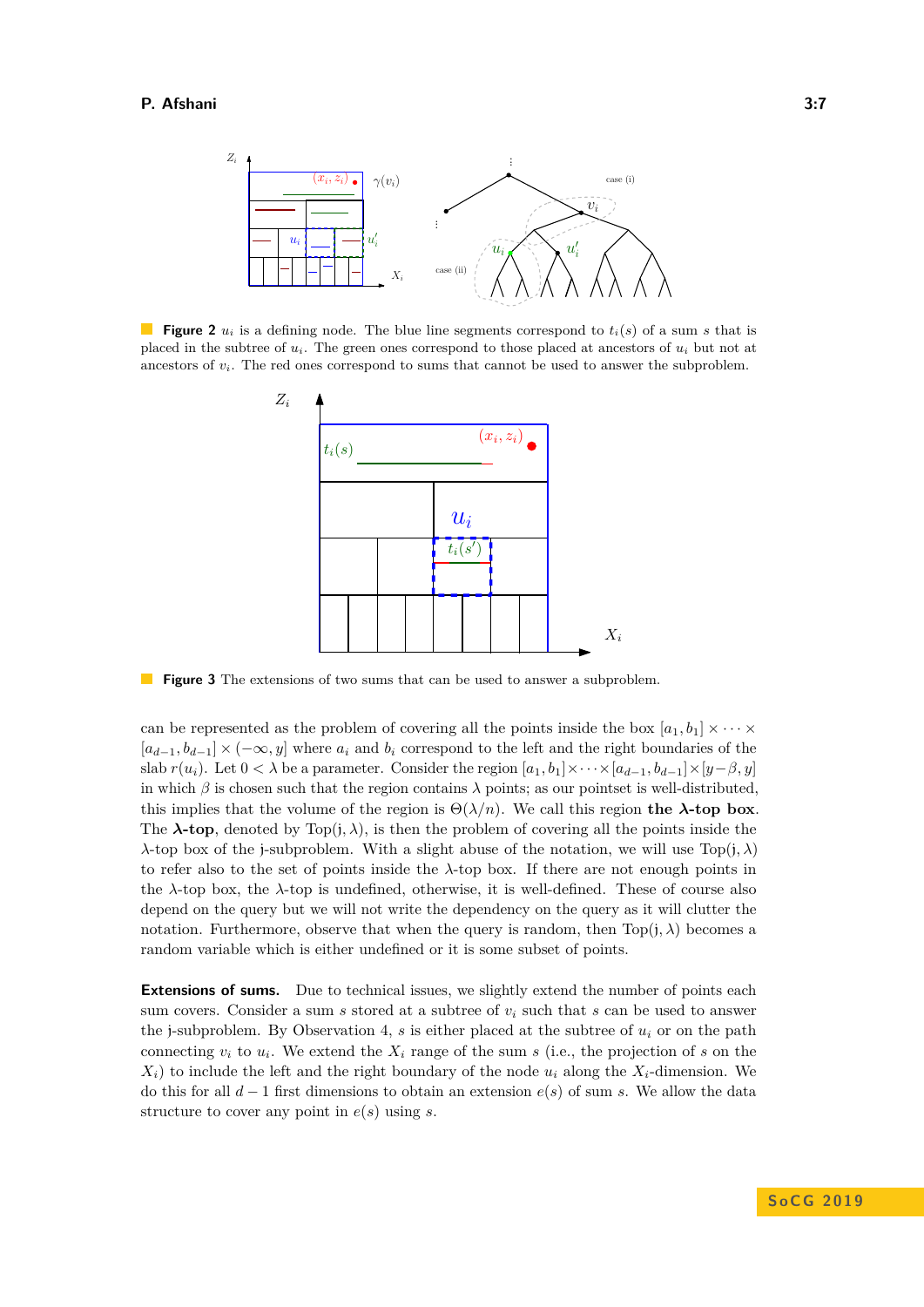#### **3:8 A New Lower Bound for Semigroup Orthogonal Range Searching**

<span id="page-7-0"></span>I **Lemma 6** (The Main Lemma)**.** *Consider a* j = (*j*1*, . . . , jd*−1) *subproblem of a random query*  $Dom_{\mathbf{v}_1,\dots,\mathbf{v}_{d-1}}(\mathbf{q})$ , for  $1 \leq j_i \leq h/2$ . Let  $\lambda = \frac{\delta h^{d-1}}{j_1 j_2 \dots j_{d-1}} \cdot \frac{n}{S^+(\mathcal{A})}$  where  $\delta$  is a small enough *constant and*  $S^+(\mathcal{A})$  *is the storage of the data structure. Let*  $S_j$  *be the set of sums s such that*  $(i)$  *s is contained inside the query*  $Dom_{\mathbf{v}_1,\dots,\mathbf{v}_{d-1}}(\mathbf{q})$ *, and (ii)*  $e(s)$  *covers at least*  $C$  *points from Top*(*j,*  $\lambda$ *), meaning,*  $|e(s) \cap Top(j, \lambda)| \ge C$  *where C is a large enough constant.* 

*With*  $\Omega(1)$  *probability, the j-subproblem and the*  $Top(i, \lambda)$  *are well-defined. Furthermore conditioned on both of these being well-defined, with probability*  $1 - O(\sqrt{\delta/\varepsilon_d})$ , the nodes  $\mathbf{v}_1, \cdots, \mathbf{v}_{d-1}$  *will be sampled as nodes*  $v_1, \cdots, v_{d-1}$ *, s.t., the following holds:*  $\mathbb{E}[\sum_{s \in \mathbf{S}_i} |e(s) \cap$  $Top(j, \lambda)$ ||  $\langle \frac{[Top(j, \lambda)]}{C'} \rangle$  *where the expectation is over the random choices of* **y** *and C*<sup>*i*</sup> *is another large constant.*

Let us give some intuition on what this lemma says and why it is critical for our lower bound. For simplicity assume  $S^+(\mathcal{A}) = n$  and assume we sample  $\mathbf{v}_1, \dots, \mathbf{v}_{d-1}$  as the first step, and and then sample **y** as the last step. The above lemma implies that if we focus on one particular subproblem, the sums in the data structure cannot cover too many points; to see this consider the following. The lemma first says that after the first step, with positive constant probability, j-subproblem and  $\text{Top}(j, \lambda)$  are well-defined. Furthermore, here is a very high chance that our random choices will "lock us" in a "doomed" state, after sampling  $v_1, \dots, v_{d-1}$ . Then, when considering the random choices of **y**, sums that cover at least *C* points in total cover a very small fraction of the points. As a result, we will need  $\Omega(\lambda/C) = \Omega(\frac{\delta \log^{d-1} n}{C^{j_1 j_2 \ldots j_{d-1}}})$  sums to cover the points inside the *λ*-top of the subproblem. Summing these values over all possible subproblems,  $j_i, 1 \leq j_i \leq h/2, 1 \leq i \leq d-1$  will create a lot of Harmonic sums of the type  $\sum_{x=1}^{h/2} x = O(\log \log n)$  which will eventually lead to our lower bound. In particular, we will have  $\sum_{j_i,1\leq j_i\leq h/2} \Omega(\frac{h^{d-1}}{j_1j_2...j_d})$  $\frac{h^{a-1}}{j_1 j_2 ... j_{d-1}}$ ) = (log *n* log log *n*)<sup>*d*−1</sup>. There is however, one very big technical issue that we will deal with later: a sum can cover very few points from each subproblem but from very many subproblems! Without solving this technical issue, we only get the bound  $\max_{j_i, 1 \leq j_i \leq h/2} \Omega(\frac{h^{d-1}}{j_1 j_2 \dots j_\ell})$  $\frac{h^{d-1}}{j_1 j_2 ... j_{d-1}}$ ) = (log *n*)<sup>*d*−1</sup> which offers no improvements over Chazelle's lower bound. Thus, while solving this technical issue is important, nonetheless, it is clear that the lemma we will prove in this section is also very critical.

As this subsection is devoted to the proof of the above lemma, we will assume that we are considering a fixed j-subproblem and thus the indices *j*1*, . . . , jd*−<sup>1</sup> are fixed.

## **3.2.1 Notation and Setup**

By Observation [5,](#page-5-1) only a particular set of sums can be used to answer the j-subproblem of a query. Consider a sum *s* that can be used to answer the subproblem of some query. By the observation, we must have that  $s$  must either satisfy case (i) or case (ii) for every tree  $T_i$ , 1 ≤ *i* ≤ *d* − 1. Over all indices *i*, 1 ≤ *i* ≤ *d* − 1, they describe  $2^{d-1} = O(1)$  different cases. This means that we can partition  $S_j$  into  $2^{d-1}$  different **equivalent classes** s.t., for any two sums  $s_1$  and  $s_2$  in an equivalent class, either they both satisfy case (i) or they both satisfy case (ii) in Observation [5](#page-5-1) and for any dimension *i*. Since  $2^{d-1}$  is a constant, it suffices to show that our lemma holds when only considering sums of particular equivalent class. In particular, let  $S_i'$  be the subset of eligible sums that all belong to one equivalent class. Now, j it suffices to show that  $\mathbb{E}[\sum_{s \in S_i'} |e(s) \cap \text{Top}(j, \lambda)|] < \frac{|\text{Top}(j, \lambda)|}{2^d C'}$ , since summing these over all 2<sup>d-1</sup> equivalent classes will yield the lemma. Furthermore, w.l.o.g and by renaming the *X*-axes, we can assume that there exists a fixed value *t*,  $0 \le t \le d-1$ , such that for every sum  $s \in S'_{j}$ , for dimensions  $1 \leq i \leq t$ , *s* satisfies case (i) in  $T_{i}$  and for  $t < i \leq d-1$ , *s* is within case (ii). Note that if  $t = 0$ , then it implies that we have no instances of case (i) and for  $t = d - 1$  we have no instances of case (ii).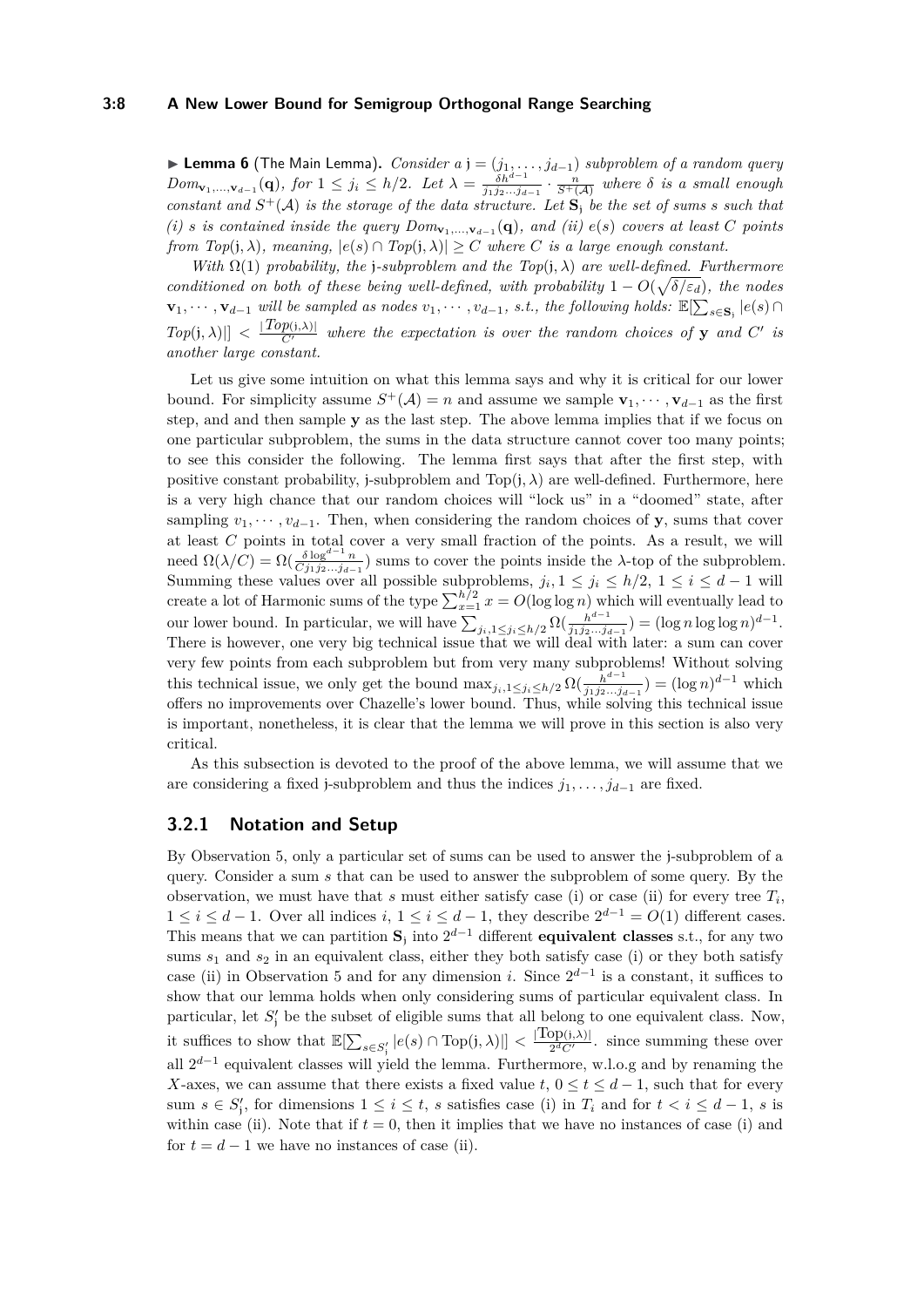**The probability distribution of subproblems.** To proceed, we need to understand the distribution of the subproblems. This is done by the following observation.

I **Observation 7.** *Consider a* j = (*j*1*, . . . , jd*−1) *subproblem of a random query*  $Dom_{\mathbf{v}_1,\ldots,\mathbf{v}_{d-1}}(\mathbf{q})$  defined by random variables  $\mathbf{u}_1,\ldots,\mathbf{u}_{d-1}$ . We can make the following *observations. (i) the distribution of the random variable*  $j_i + \ell_i$  *is uniform among the integers*  $j_i + 1, \ldots, h + j_i$ *. (ii) With probability*  $j_i/h$ *,*  $\mathbf{u}_i$  *will be undefined because it fails (Check I). (iii) If (Check I) does not fail for*  $\mathbf{u}_i$ *, there is exactly 0.5 probability that*  $\mathbf{u}_i$  *is undefined. (iv) For a fixed*  $j_i$ *, the probability distribution,*  $\mu_i$ *, of*  $\mathbf{u}_i$  *is as follows: with probability*  $1 - \frac{1 - j_i}{2}$ *,*  $u_i$  *is undefined. Otherwise,*  $u_i$  *is a node in*  $T_i$  *sampled in the following way: sample a random integer (depth)*  $\ell'$  *uniformly among integers in*  $j_i + 1, \ldots, h$  *and select a random node* uniformly among all the nodes at depth  $\ell'$  that have a right sibling.

**Proof.** See the full paper for the proof [\[1\]](#page-13-2).

**Partial Queries.** Observe that w.l.o.g., we can assume that we first generate the dimensions 1 to *t* of the query, and then the dimensions *t* + 1 to *d* − 1 of the query, and then the value **y**. A partial query is one where only the dimensions 1 to *t* have been generated. This is equivalent to only sampling *t* random points  $(\mathbf{x}_i, \mathbf{z}_i)$  for  $1 \leq i \leq t$ . To be more specific, assume we have set  $\mathbf{v}_i = v_i$ , for  $1 \leq i \leq t$  where each  $v_i$  is a node in  $T_i$ . Then, the partial query is equivalent to the random query  $Dom_{v_1,...,v_t,v_{t+1},...,v_{d-1}}(q)$  and in which the first *t* coordinates of **q** are known (not random). Thus, we can still talk about the j-subproblem of a partial query; it could be that the j-subproblem is already known to be undefined (this happens when one of the nodes  $u_i$ ,  $1 \leq i \leq t$  is known to be undefined) but otherwise, it is defined by defining nodes  $u_1, \ldots, u_t$  and the random variables  $\mathbf{u}_{t+1}, \ldots, \mathbf{u}_{d-1}$ ; these latter random variables could later turn out to be undefined and thus rendering the j-subproblem of the query undefined.

After sampling a partial query, we can then talk about **eligible** sums: a sum *s* is eligible if it could potentially be used to answer the j-subproblem once the full query has been generated. Note that the emphasis is on answering the j-subproblem. This means, there are multiple ways for a sum to be ineligible: if j-subproblem is already known to be undefined then there are no eligible sums. Otherwise, the defining nodes  $u_1, \dots, u_t$  are well-defined. In this case, if it is already known that *s* is outside the query, or it is already known that *s* cannot cover any points from the j-subproblem then *s* becomes ineligible. Final and the most important case of ineligibility is when *s* is placed at a node *w<sup>i</sup>* which is a descendant of node  $u_i \in T_i$  for some  $1 \leq i \leq t$ . If this happens, even though *s* can be potentially used to answer the j-subproblem, it can do so from a different equivalent class, as the reader should remember that we only consider sums that are stored in the path that connects  $u_i$  to  $v_i$ for  $1 \leq i \leq t$ . If a sum passes all these, then it is eligible. Clearly, once the final query is generated, the set  $S'_{j}$  is going to be a subset of the eligible sums.

▶ **Definition 8.** *Given a partial query*  $Dom_{v_1,...,v_t,v_{t+1},...,v_{d-1}}(q)$ *, and considering a fixed j*-subproblem, we define the potential function  $\Phi_{v_1,\dots,v_t}$  to be the number of eligible sums.

<span id="page-8-0"></span>**► Lemma 9.** *We have* 

$$
\mathbb{E}(\Phi_{\mathbf{v}_1,\ldots,\mathbf{v}_t}\cdot \prod_{i=1}^t \frac{h2^{\ell_i+j_i}}{j_i}) \leq O(S^+(\mathcal{D})).
$$

**Proof.** See the full paper for the proof [\[1\]](#page-13-2).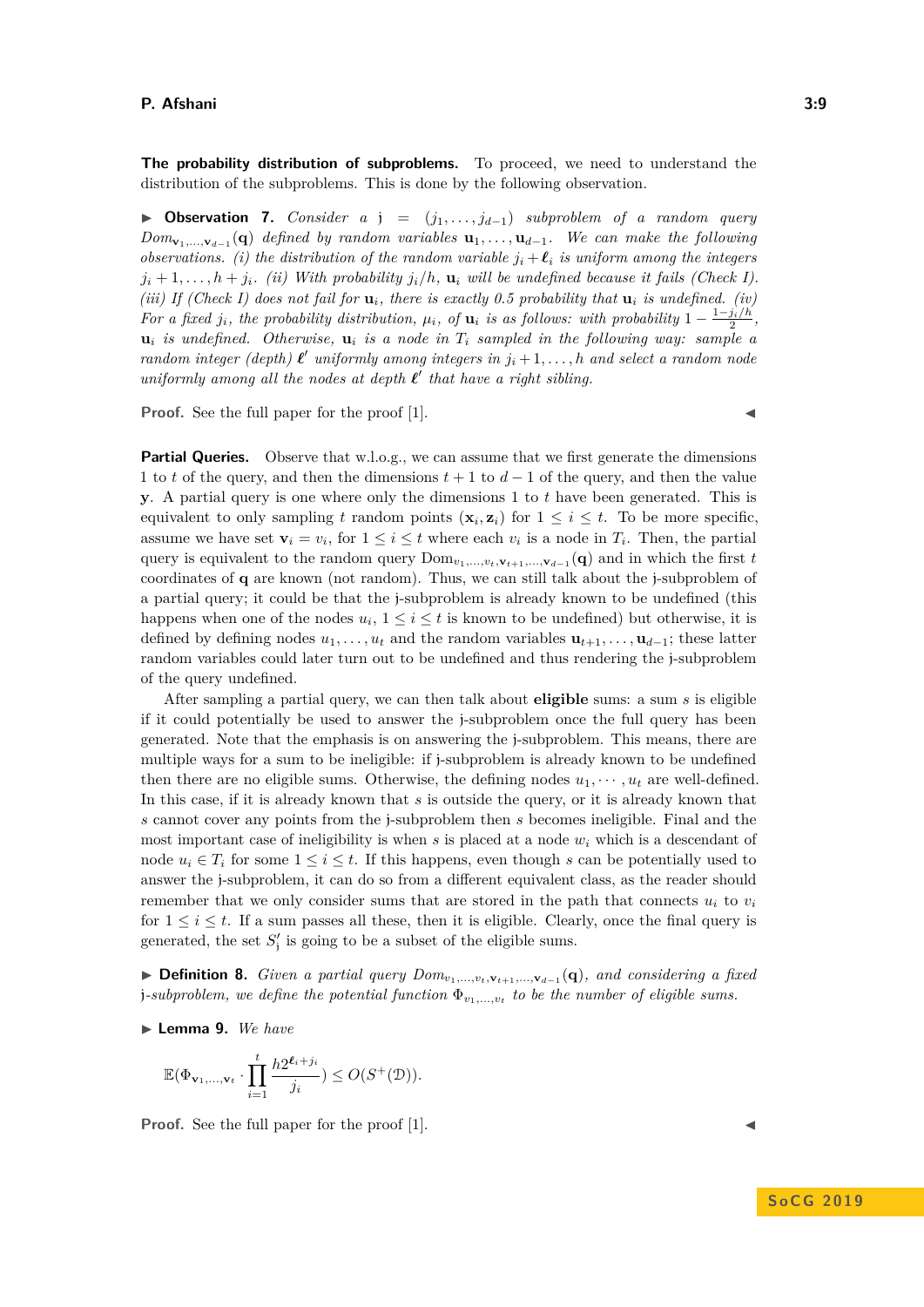#### **3:10 A New Lower Bound for Semigroup Orthogonal Range Searching**

By the above lemma, we except only few eligible sums for a random partial query. Let  $\mathbb{B}\omega_1$  be the "bad" event that the nodes  $\mathbf{v}_1, \ldots, \mathbf{v}_t$  are sampled to be nodes  $v_1, \ldots, v_t$  such that  $\Phi_{v_1,...,v_t} \cdot \prod_{i=1}^t \frac{h2^{\ell_i+j_i}}{j_i}$  $\frac{f_i + f_j}{f_i}$  >  $|S^+(\mathcal{D})/\varepsilon|$ . By Markov's inequality and Lemma [9,](#page-8-0)  $Pr[\mathcal{B} \mathcal{D}_1] = O(\varepsilon)$ . Now, fix  $\mathbf{v}_1 = v_1, \ldots, \mathbf{v}_t = v_t$ . In the rest of the proof we will assume these values are fixed

and we are going to generate the rest of the query. Next, we define another potential function.

**► Definition 10.** *The potential*  $\Psi_{w_{t+1},...,w_{d-1}}$  *for*  $w_{t+1} \in T_{t+1},..., w_{d-1} \in T_{d-1}$ *, where the* depth of  $w_i$  in  $T_i$  is  $d_i$  is defined as follows. First define  $\#_{x_{t+1},...,x_{d-1}}$  for nodes  $x_i \in T_i$  to *be the number of eligible sums s such that s is placed at*  $x_i$  *for*  $t + 1 \leq i \leq d - 1$ *. Given the nodes*  $w_{t+1}, \dots, w_{d-1}$ *, and for non-negative integers*  $k_{t+1}, \dots, k_{d-1}$ *, we define*  $\#_{k_{t+1}, \dots, k_{d-1}}$ as the sum of all  $\#_{w'_{t+1},...,w'_{d-1}}$  over all nodes  $w'_i$  where  $w'_i$  has depth  $d_i + k_i$  in  $T_i$  and  $w'_i$  is *a descendant of wi. We define the potential function as follows.*

$$
\Psi_{w_{t+1},...,w_{d-1}} = \sum_{k_{t+1}=0}^{\infty} \cdots \sum_{k_{d-1}=0}^{\infty} \frac{\#_{k_{t+1},...,k_{d-1}}}{2^{k_{t+1}+\cdots+k_{d-1}}}.
$$

<span id="page-9-0"></span> $\blacktriangleright$  **Lemma 11.** *Having fixed the nodes*  $v_1, \ldots, v_t$ *, we have,* 

$$
\mathbb{E}[\Psi_{\mathbf{u}_{t+1},...,\mathbf{u}_{d-1}} \cdot \prod_{i=t+1}^{d-1} (h2^{\ell_i+j_i})] = O(\Phi_{v_1,...,v_t})
$$

*where*  $\ell_i$  *is the depth of*  $\mathbf{v}_i$ ,  $\mathbf{u}_i$  *is the defining node of the j-subproblem, the expectation is taken over the random choices of*  $\mathbf{v}_i$ ,  $t + 1 \leq i \leq d - 1$  *and the potential is defined to be zero if any of the nodes* **u***<sup>i</sup> is undefined.*

**Proof.** See the full paper for the proof [\[1\]](#page-13-2).

<span id="page-9-1"></span>

Now we define the second bad event  $B \oplus B_2$  to be the event that  $\Psi_{u_{t+1},...,u_{d-1}} \cdot (h 2^{\ell_{t+1}+j_{t+1}}) \cdot$ *...*  $(h2^{\ell_{d-1}+j_{d-1}})$  ≥  $\Phi_{v_1,...,v_t}/\varepsilon$ . By Markov's inequality and Lemma [11,](#page-9-0) Pr[B $\nexists \omega_2$ ] =  $O(\varepsilon)$ .

**Proof of the main lemma.** We now prove our main lemma (Lemma [6](#page-7-0) at page [7\)](#page-7-0).

Remember that we will focus on one equivalent class  $S'_{j}$  of  $S_{j}$ . Observe that the summation  $\sum_{s \in \mathbf{S}'_j} |e(s) \cap \text{Top}(j, \lambda)|$  counts how many times a point in  $\text{Top}(j, \lambda)$  is covered by extensions of sums that cover at least C points of the Top(j,  $\lambda$ ) and this only takes into account the random choices of **y** as the nodes  $v_1, \dots, v_{d-1}$  have been fixed. As a result,  $S'_j$  is a random variable that only depends on  $\mathbf{y}$ . To make this clear, let  $\mathcal{M}_{\mathbf{i}}$  be the set that includes all the sums that can be part of  $S_j'$  over all the random choices of **y**. As a result,  $S_j'$  is a random subset of  $M_j$ . Observe that every sum  $s \in M_j$  has the property that it is stored in some node on the path from  $u_i$  to  $v_i$  for  $1 \leq i \leq t$  and at the subtree of  $u_i$  for  $t + 1 \leq i \leq d - 1$ . Since Top(j,  $\lambda$ ) has exactly,  $\lambda$  points, we can label them from one to  $\lambda$  under some global ordering of the points (e.g., lexicographical ordering). Thus, let  $f(g)$  be the *x*-th point in Top( $j, \lambda$ ),  $1 \le g \le \lambda$ . Also, let  $m(g)$  be the number of sums  $s \in \mathbf{S}'_j$  s.t.,  $e(s)$  contains  $f(g)$ . Then, we can do the following rewriting:

$$
\sum_{s \in \mathbf{S}'_j} |e(s) \cap \text{Top}(j, \lambda)| = \sum_{g=1}^{\lambda} m(g).
$$

By linearity of expectation,

$$
\mathbb{E}[\sum_{s \in \mathbf{S}'_j} |e(s) \cap \text{Top}(j,\lambda)|] = \sum_{g=1}^{\lambda} \mathbb{E}[m(g)] = \sum_{s \in \mathcal{M}_j} \sum_{g=1}^{\lambda} \text{Pr}[s \text{ covers } f(g), s \in \mathbf{S}'_j].
$$
 (1)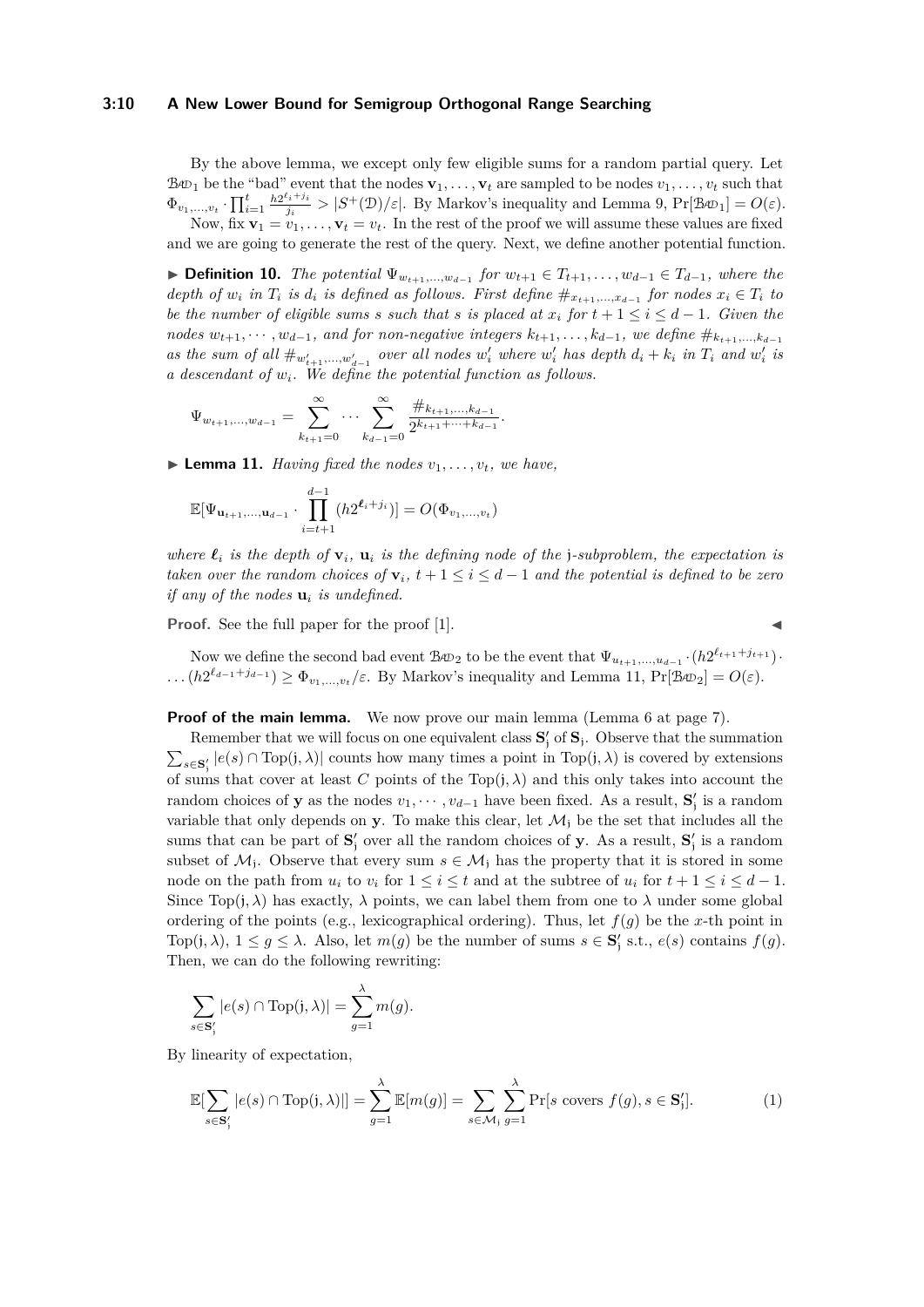In the rest of the proof, we bound the right hand side of Eq. [1](#page-9-1) and note that the probability is over the choices of **y**. Consider a particular outcome of our random trials in which the random variable  $\mathbf{v}_i$  has been set to node  $v_i$ , for  $1 \leq i \leq d-1$  in which none of the bad events  $B\omega_1$  and  $B\omega_2$  have happened. Set the parameter  $\varepsilon$  used in the definition of these bad events to  $\varepsilon = \sqrt{\delta/\varepsilon_d}$ . Thus, none of the bad events happen with probability at least  $1 - O(\sqrt{\delta/\varepsilon_d})$ , conditioned on the event that the j-subproblem of the query is defined. Note that can we assume the random variable **y** has not been assigned yet. This is a valid assumption since the subproblem of a query only depend on the selection of the nodes  $v_1, \ldots, v_{d-1}$  and not on the *Y* -coordinate of the query.

As  $B \oplus D_1$  has not occurred, we have  $\Phi_{v_1,...,v_t} \cdot \prod_{i=1}^t \frac{h2^{\ell_i+j_i}}{j_i}$  $\frac{\sum_{i,j}^{i+j} j_i}{j_i} \leq |S(\mathcal{D})/\varepsilon|$ . As  $\mathcal{B} \mathcal{A} \mathcal{D}_2$  has not occurred either, we know that  $\Psi_{u_{t+1},...,u_{d-1}} \cdot \prod_{i=t+1}^{d-1} (h2^{\ell_i+j_i}) < \Phi_{v_1,...,v_t}/\varepsilon$ . Thus,

<span id="page-10-1"></span>
$$
\Psi_{v_{t+1},...,v_{d-1}} < \frac{\Phi_{v_1,...,v_t}}{\varepsilon \prod_{i=t+1}^{d-1} (h2^{\ell_i+j_i})} \le \frac{|S^+(\mathcal{D})|}{\varepsilon \prod_{i=1}^t \frac{h2^{\ell_i+j_i}}{j_i}} \cdot \frac{1}{\varepsilon \prod_{i=t+1}^{d-1} (h2^{\ell_i+j_i})}
$$
\n
$$
= \frac{|S^+(\mathcal{D})| \prod_{i=1}^t j_i}{\varepsilon^2 h^{d-1} \prod_{i=1}^{d-1} 2^{j_i + \ell_i}}.
$$
\n(2)

**The experiment.** To bound the sum at the Eq. [1,](#page-9-1) we will use the above inequality combined with the following experiment. We select a random point **p** from  $Top(i, \lambda)$  by sampling an integer  $g \in [1, \dots, \lambda]$  and considering  $f(g)$ . We compute the probability that  $f(g)$  can be covered by the extension of a sum in  $S'_{j}$  where the probability is computed over the choices of **g** and the *Y* -coordinate of the query **y**.

We now look at the side lengths of the box  $Top(j, \lambda)$ . The *i*-th side length of  $\lambda$ -top box is  $\frac{1}{2^{\ell_i+j_i}}$  for  $1 \leq i \leq d-1$ ; this is because the j-subproblem was defined by nodes  $u_i$  where  $u_i$ has depth  $\ell_i + j_i$ . Let  $\beta$  be the side length of Top(j,  $\lambda$ ) along the *Y*-axis. As  $\beta$  is chosen such that  $Top(j, \lambda)$  contains  $\lambda$  points and the pointset well distributed, the volume of  $\lambda$ -top box is  $\Theta(\lambda/n)$ . This implies, it suffices to pick  $\beta = \Theta(\frac{\lambda}{n} \prod_{i=1}^{d-1} 2^{\ell_i+j_i})$ . Now remember that the *Y* -coordinate of the top boundary of the *λ*-top box is *y* and the *Y* -coordinate of its lower boundary is  $y - \beta$ .

Consider a sum  $s \in \mathcal{M}_j$ . Now consider the smallest box enclosing  $e(s)$ ; w.l.o.g., we use the notation  $e(s)$  to refer to this box. For  $t + 1 \leq i \leq d - 1$ , the *i*-th side length of  $e(s)$  is  $2^{-\ell_i-j_i-\zeta_i(s)}$  because *s* was placed at node  $w_i \in T_i$  which is below  $u_i$  and thus our extensions extends the *i*-dimension of the box to match that of  $w_i$ . However, for  $1 \le i \le t$ , the *i*-th side length of  $e(s)$  is  $2^{-\ell_i - j_i}$ . We have

<span id="page-10-0"></span>
$$
\text{Vol}(e(s) \cap \text{Top}(j,\lambda)) \le \beta \prod_{i=1}^t 2^{-\ell_i - j_i} \prod_{i=t+1}^{d-1} 2^{-\ell_i - j_i - \zeta_i(s)} = \Theta\left(\frac{\lambda}{n} \prod_{i=t+1}^{d-1} 2^{-\zeta_i(s)}\right). \tag{3}
$$

Observe that we have assumed *s* covers at least *C* points inside Top(j,  $\lambda$ ). However, our point set is well-distributed which implies the number of points covered by *s* is at most  $\frac{n}{\varepsilon_d}$ Vol(*e*(*s*) ∩ Top(*j, λ*)) which by Eq. [3](#page-10-0) is bounded by  $O(\frac{\lambda}{\varepsilon_d} \prod_{i=t+1}^{d-1} 2^{-\zeta_i(s)})$ . We are picking the point  $f(\mathbf{g})$  randomly among the  $\lambda$  points inside the Top(j,  $\lambda$ ) which implies the probability that  $f(\mathbf{g})$  gets covered is at most

$$
O\left(\frac{1}{\varepsilon_d} \prod_{i=t+1}^{d-1} 2^{-\zeta_i(s)}\right). \tag{4}
$$

Note that above inequality is only with respect to the *random choices of* **g** and ignores the probability of  $s \in \mathbf{S}'_j$ . However, the only necessary condition for a sum  $s \in \mathcal{M}_j$  to be in  $\mathbf{S}'_j$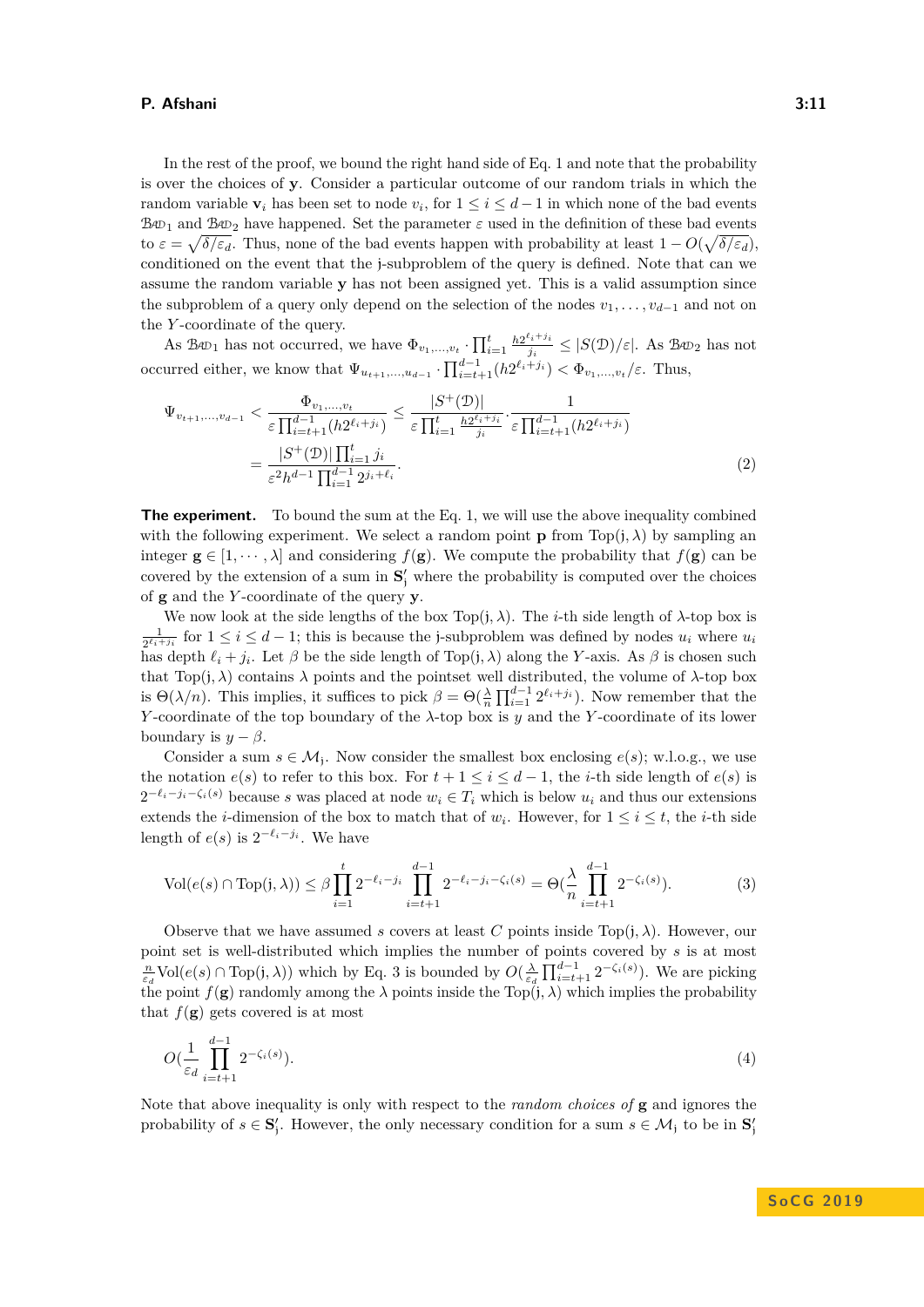#### **3:12 A New Lower Bound for Semigroup Orthogonal Range Searching**

is that its *Y*-coordinate falls within the top and bottom boundaries of  $Top(i, \lambda)$  along the *Y* -axis. The probability of this event is at most *β* by construction. As this probability is indepdenent of choice of **p**, we have

<span id="page-11-0"></span>
$$
\Pr[s \text{ covers } f(\mathbf{g}), s \in \mathbf{S}'_j] = O(\frac{\beta}{\varepsilon_d} \prod_{i=t+1}^{d-1} 2^{-\zeta_i(s)}).
$$
\n
$$
(5)
$$

Now we consider the definition of the potential function  $\Psi$  to realize that we have

<span id="page-11-1"></span>
$$
\sum_{k_{t+1}=0}^{\infty} \cdots \sum_{k_{d-1}=0}^{\infty} \frac{\#_{k_{t+1},\ldots,k_{d-1}}}{2^{k_{t+1}+\cdots+k_{d-1}}} = \Psi_{v_{t+1},\ldots,v_{d-1}} = \sum_{s \in S'_j} \prod_{i=t+1}^{d-1} 2^{-\zeta_i(s)}.
$$
\n
$$
(6)
$$

The left hand side is the definition of the potential function  $\Psi$  where as the right hand side counts exactly the same concept: a sum *s* placed at depth  $\ell_i + j_i + \zeta_i(s)$  of  $T_i$  and at a descendant of  $v_i$ , for  $t + 1 \leq i \leq d - 1$ , contributes exactly  $\prod_{i=t+1}^{d-1} 2^{-\zeta_i(s)}$  to the potential  $\Psi$ .

Remember that  $m(\mathbf{p})$  is the number of sums that cover a random point **p** selected uniformly among the points inside  $Top(i, \lambda)$ . We have

$$
\sum_{s \in \mathcal{M}_j} \Pr[s \text{ covers } f(\mathbf{g}), s \in \mathbf{S}'_j] = \sum_{s \in \mathcal{M}_j} O\left(\frac{\beta \prod_{i=t+1}^{d-1} 2^{-\zeta_i(s)}}{\varepsilon_d}\right) = \text{(from Eq. 5)}
$$

$$
O\left(\frac{\beta\Psi_{v_{t+1},...,v_{d-1}}}{\varepsilon_d}\right) = O\left(\frac{\beta}{\varepsilon_d} \cdot \frac{|S^+(\mathcal{D})| \prod_{i=1}^t j_i}{\varepsilon^2 h^{d-1} \prod_{i=1}^{d-1} 2^{j_i + \ell_i}}\right) = \qquad \text{(from Eq. 6 and Eq. 2)}
$$
\n
$$
\left(\frac{\lambda}{\varepsilon_d} \prod_{i=1}^{d-1} 2^{\ell_i + j_i} \quad |S^+(\mathcal{D})| \prod_{i=1}^t j_i\right)
$$

$$
O\left(\frac{\frac{\lambda}{n}\prod_{i=1}^{d-1} 2^{\ell_i+j_i}}{\varepsilon_d} \cdot \frac{|S^+(\mathcal{D})| \prod_{i=0}^t j_i}{\varepsilon^2 h^{d-1} \prod_{i=1}^{d-1} 2^{j_i+\ell_i}}\right) = \left(\text{from definition of }\beta\right)
$$
\n
$$
O\left(\frac{\lambda}{n\varepsilon_d} \cdot \frac{|S^+(\mathcal{D})| \prod_{i=0}^t j_i}{\varepsilon^2 h^{d-1}}\right) = O\left(\frac{\frac{\delta h^{d-1}}{j_1 j_2 \dots j_{d-1}} \cdot \frac{n}{S^+(\mathcal{A})}}{n\varepsilon_d} \cdot \frac{|S^+(\mathcal{D})| \prod_{i=0}^t j_i}{\varepsilon^2 h^{d-1}}\right) = \left(\text{from the definition of }\lambda\right)
$$

$$
O\left(\frac{\delta}{\varepsilon_d \varepsilon^2}\right) < \frac{1}{2^d C'}.
$$
 (from simplification and picking  $\delta = O(\varepsilon_d \varepsilon^2 C'^{-1} 2^{-d})$  small enough)

Observe that  $Pr[s \text{ covers } f(\mathbf{g}), s \in \mathbf{S}'_j] = \frac{1}{\lambda} \sum_{g=1}^{\lambda} Pr[s \text{ covers } f(g), s \in \mathbf{S}'_j].$  Now our Main Lemma follows from plugging this in Eq. [1.](#page-9-1)

## **3.3 The Lower Bound Proof**

Our proof strategy is to use Lemma [6](#page-7-0) to show that the query algorithm is forced to use a lot of sums that only cover a constant number of points inside the query, leading to a large query time.

**Findment 12.** Let P be a well-distributed point set containing  $\Theta(n)$  points in  $\mathbb{R}^d$ . Answering *semigroup queries on P using*  $S^+(n)$  *storage and with*  $Q(n)$  *query bound requires that*  $S^+(n) \cdot Q(n) = \Omega(n(\log n \log \log n)^{d-1}).$ 

We pick a random query according to the distribution defined in the previous subsection. By Lemma [6,](#page-7-0) every j-subproblem for  $1 \leq j_i \leq h/2$ , has a constant probability of being welldefined. Let W be the set of all the well-defined subproblems. For a j-subproblem, let  $\lambda_i$  be the value  $\lambda$  as it is defined in Lemma [6.](#page-7-0) Observe that if a j-subproblem for  $j = (j_1, \dots, j_{d-1})$ , is well-defined, then  $Top(j, \lambda_j)$  contains  $\lambda_j = \frac{\delta h^{d-1}}{j_1 j_2 ... j_{d-1}} \cdot \frac{n}{S^+(\mathcal{A})}$  points. However, if j-subproblem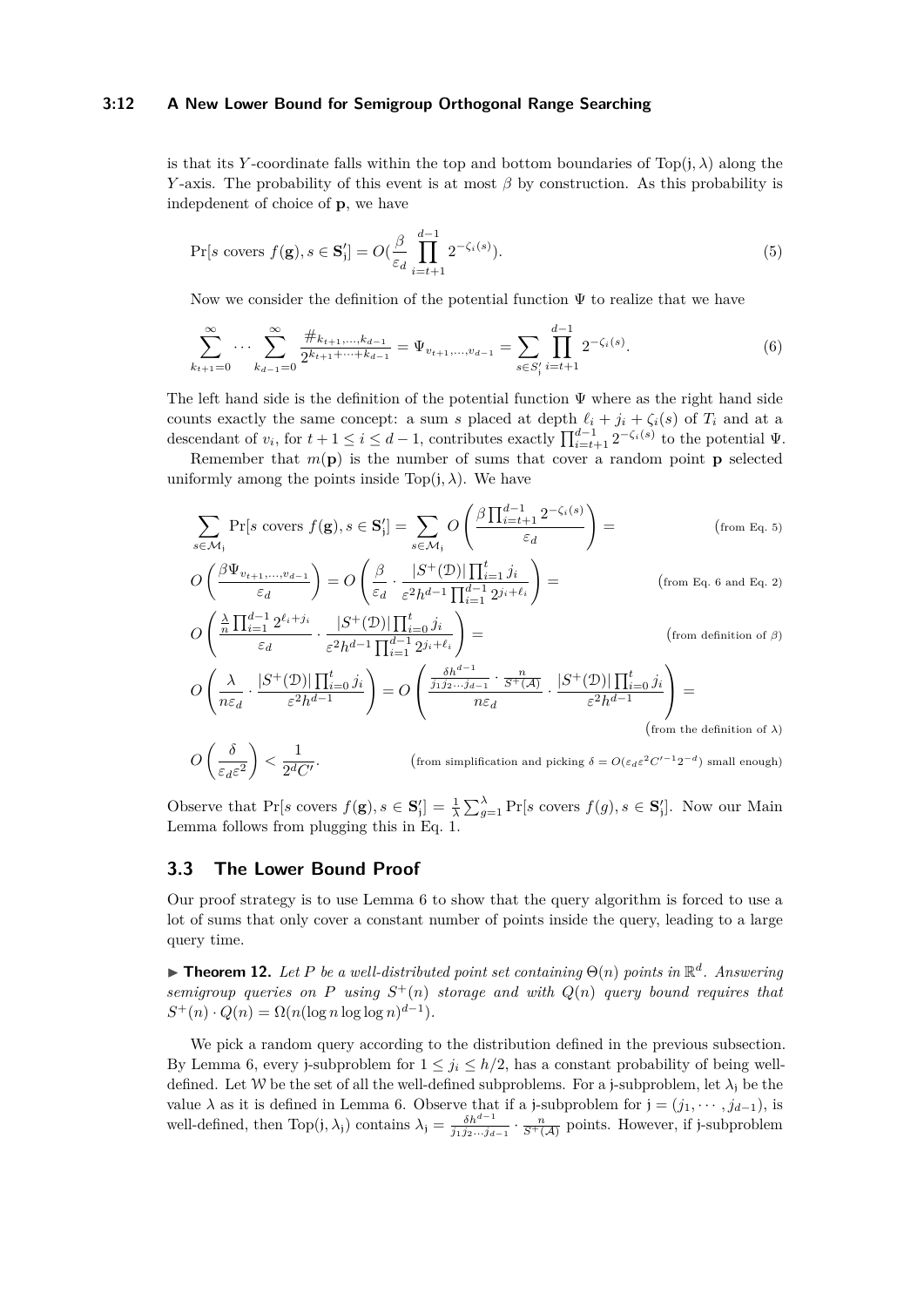or Top(j,  $\lambda_i$ ) is not well-defined, then we consider Top(j,  $\lambda_i$ ) to contain 0 points. We define the top of the query,  $Top(q)$ , to be the set of points  $\cup_{j=(j_1,...,j_{d-1}),1\leq j_1,...,j_{d-1}\leq h/2} Top(j,\lambda_j)$ . As each j-subproblem and Top(j,  $\lambda_i$ ), for  $j_i \leq h/2$  has a constant probability of being well-defined, we have

$$
\mathbb{E}[\vert \text{Top}(q) \vert] = \sum_{\substack{j=(j_1,\ldots,j_{d-1}),1 \leq j_1,\ldots,j_{d-1} \leq \frac{h}{2} \\ j_1 \geq 0}} \mathbb{E}[\text{Top}(j,\lambda_j)]
$$
\n
$$
= \Theta(1) \sum_{j_1=1}^{h/2} \cdots \sum_{j_{d-1}=1}^{h/2} \frac{\delta h^{d-1}}{j_1 j_2 \cdots j_{d-1}} \cdot \frac{n}{S^+(A)}
$$
\n
$$
= \sum_{j_1=1}^{h/2} \cdots \sum_{j_{d-2}=1}^{h/2} \frac{\delta \Theta(\log h) h^{d-1}}{j_1 j_2 \cdots j_{d-2}} \cdot \frac{n}{S^+(A)}
$$
\n
$$
= \cdots = \Theta\left(\frac{\delta \log^{d-1} h h^{d-1} n}{S^+(A)}\right). \tag{7}
$$

<span id="page-12-0"></span>In the full paper  $[1]$ , we show that we can find a subset  $Top(q)$  that contain at least a constant fraction its points, s.t., every sum can cover at most a constant number of points in this subset. As a result, the total number of sums required to cover the points in  $\text{Top}(q)$  is asymptotically the same as Eq. [7,](#page-12-0) our claimed lower bound. This would complete the proof.

## **4 The Upper Bounds**

In the full version of our paper [\[1\]](#page-13-2), we prove the following theorem that shows the analysis of our lower bound from the previous section is almost tight.

 $\triangleright$  **Theorem 13.** For a set P of *n* points placed uniformly randomly inside the unit cube in  $\mathbb{R}^d$ , one can build a data structure that uses  $O(n)$  storage such that a  $(d+k)$ -sided query can *be answered with the expected query bound of*  $O(\log^{d-1} n(\log \log n)^k)$ , for  $1 \leq k \leq d-1$ . *If P is well-distributed, then the query bound can be made worst-case.*

Due to lack of space, the technical parts of the proof appear in the full version only. However, the main idea is to simulate the phenomenon we have captured in our lower bound: the idea that one can store sums such that the sums from different subproblems "help" each other. To do that, we define the notion of "collectively well-distributed" point sets. Intuitively, collectively well-distributed point sets is a collection of point sets P where each element of  $\mathcal P$  is a well-distributed point set but importantly, certain unions of the point sets in P are also well-distributed point sets. See Fig. [4](#page-12-1) for an example. It turns out that we can turn any properly "collectively well-distributed" point set  $P$  that contains  $O(n)$  points, into a data structure that uses  $O(n)$  space (i.e., we form a constant number of sums per point in P) and has the desired query time.



<span id="page-12-1"></span>**Figure 4** The point sets  $P_1, P_2, P_3, P_4$  are well-distributed. For any continuous set of integers *I* ⊂ {1, . . . , 4}, ∪<sub>*i∈I*</sub> $P_i$  is also well-distributed but  $P_1 \cup P_3$  might not be well-distributed.